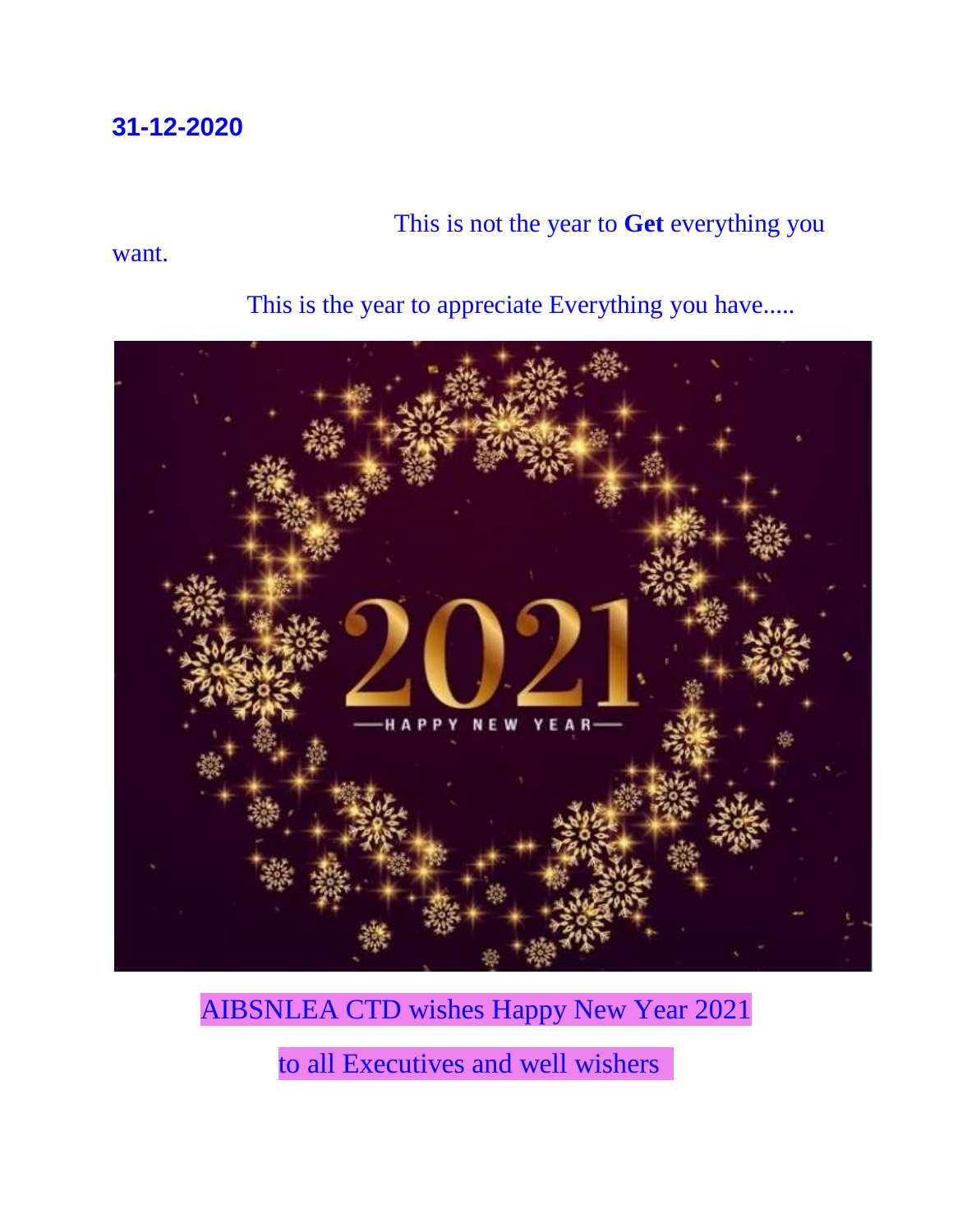### **25-12-2020**



# **AIBSNLEA/CTD WISHES MERRY CHRISTMAS**

# **HAPPY AND PROSPEROUS NEW YEAR 2021**

**&**

# **TO ONE &**

## **ALL.**

### **21-12-2020**

CS writes to PGM/Finance today seeking refixation of JTO Officiating 2008 batch . Tomorrow CS along with his team will pay a visit to PGM/Finance in this regard. <<< Click here [for letter](http://aibsnleawb.org/J.T.O_211220.pdf) >>>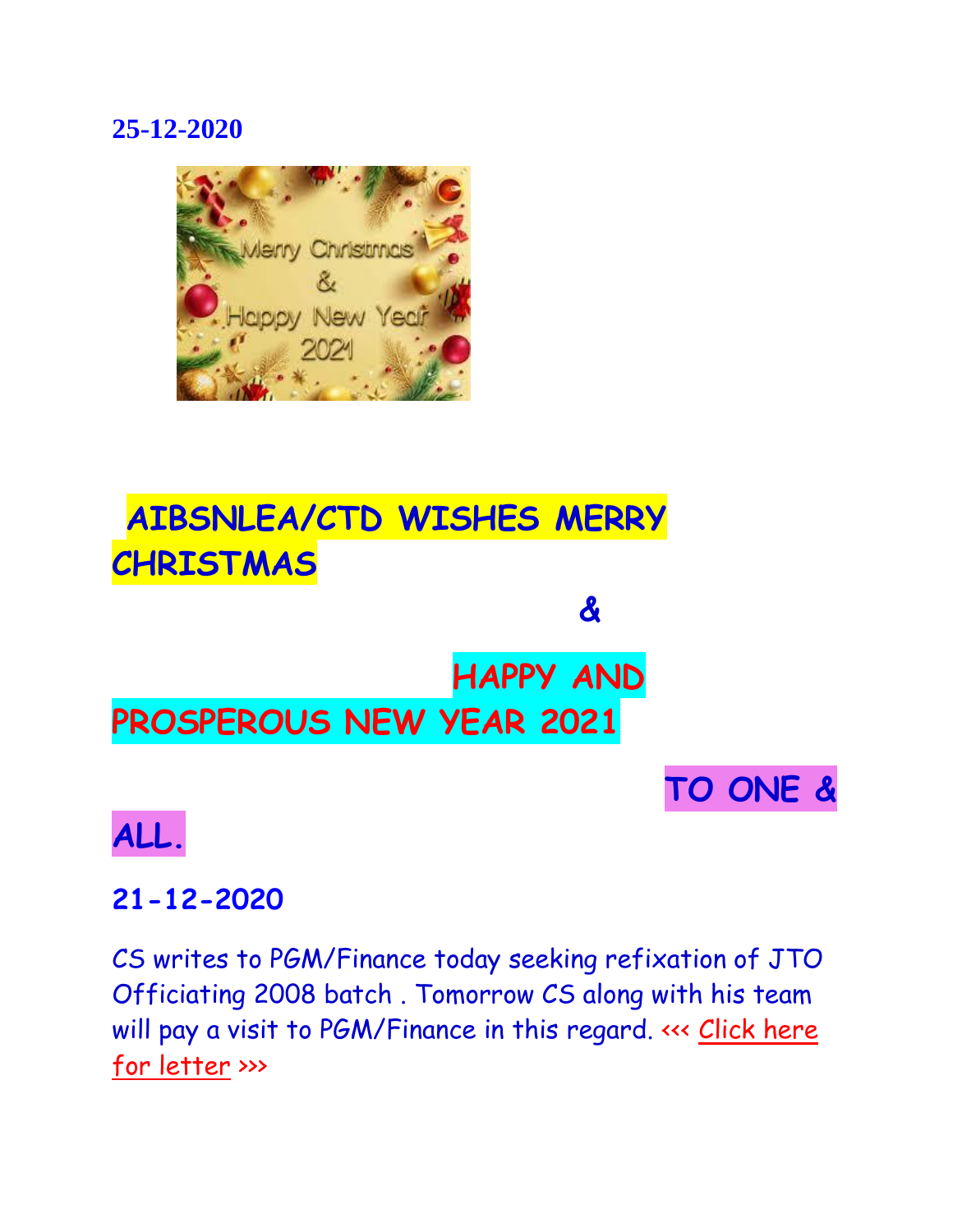### **21-12-2020**

Dear Comrades!

GM ERP Ghaziabad & Sr.GM SR issued instructions to the CGMs of all Circles that ERP Circle Team has to give the list of Assn. Membership recovery Month/SSA wise to the concerned Circle Secretary on or before 7th of every month.  $\qquad \qquad \qquad \text{``click here for letters)}$ 

All the Circle Secretaries are requested to collect the data from May 2020 onwards. (i.e collect the monthly list from the Circle ERP Team/ AO CSC) and submit the Consolidated report of CHQ/Circle/SSA quota to Sh. Ramnath Chhabra, FS CHQ (email id: [fschqaibsnlea@gmail.com;](mailto:fschqaibsnlea@gmail.com......Mobile) Mobile Nos.: 09868231711 & 0 9416646742) so as to release your Circle/SSA Quota by the CHQ from May 2020 to October 2020 regards....... S.SIVAKUMAR GS AIBSNLEA

### **16-12-2020**

AUAB writes to Shri Narendra Modi Ji, Honble Prime Minister, Government of India, regarding immediate launching of BSNL's 4G service, the most important factor for the Revival of BSNL «<< Click here for letter [>](http://aibsnleachq.in/suggestions%20for%20the%20AUAB%20for%20immediate%20launching%20of%20BSNL)>>

### **15-12-2020**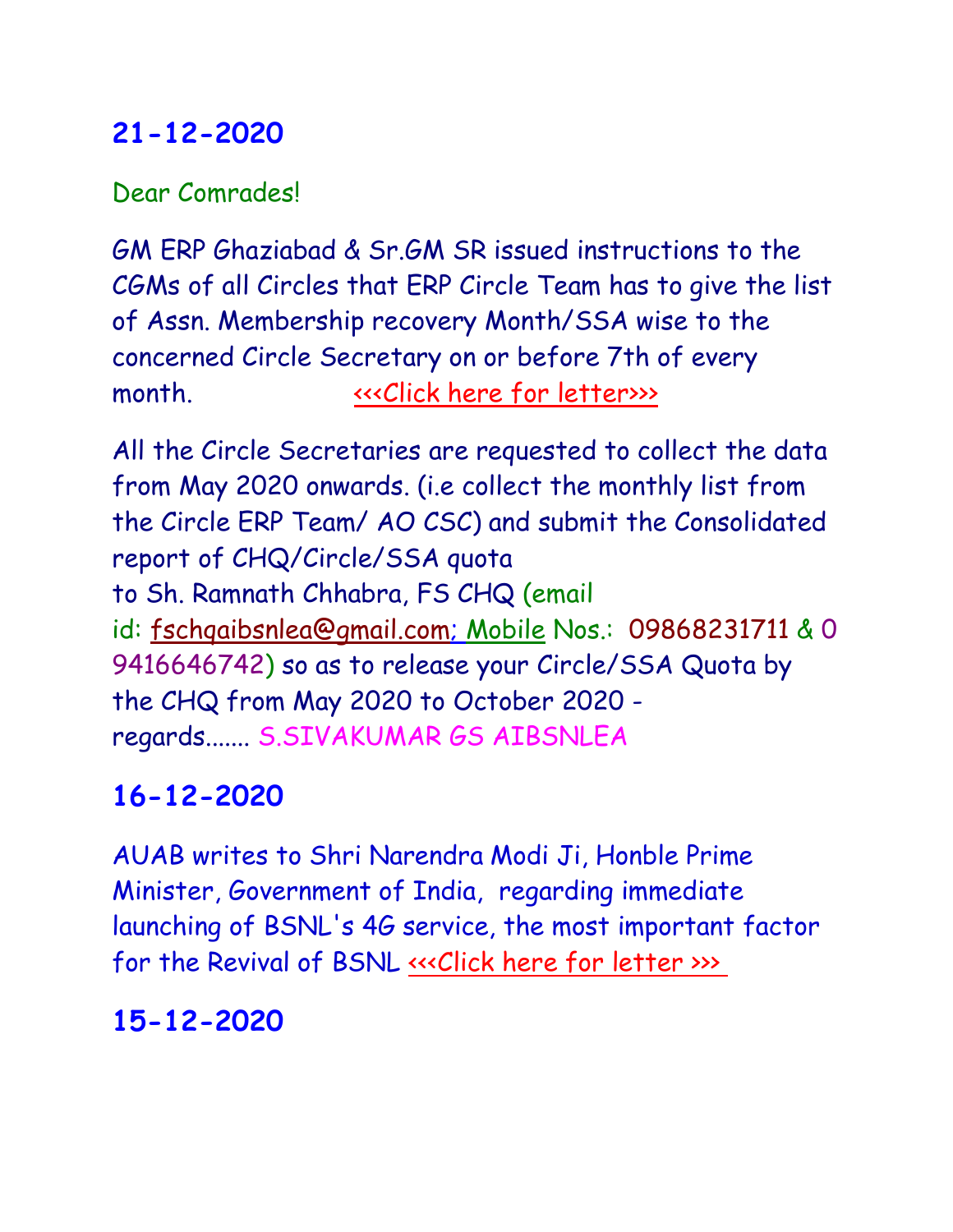CS writes to GS requesting for cancellation of transfer order of our circle Organising Secretary Com.Debabrata Dey. <<<< [Click here for the letter](http://aibsnleawb.org/GS_151220.pdf) >>>>

### **14-12-2020**

**Today GS AIBSNLEA, AGS (Fin.) and CHQ-Auditor met Shri R.K. Goyal, PGM (Pers.) CO BSNL and discussed regarding:**

(a) JTO to SDE (T) Promotions: We enquired about the status of JTO (T) to SDE promotion. PGM (Pers) mentioned that the preparatory work is going on in full swing. Required data is being collected from various Circles. Personnel branch is trying its best to issue JTO (T) to SDE (T) promotion orders shortly. It is expected that approximately 4500 JTOs will get SDE (T) promotion.

(b) Request for consideration of Regular Promotions in all the Streams in the light of the DoT OM dated 13.10.2020: GS appraised the PGM(Pers) that thousands of Executives already drawing Higher Scales are working in the entry level grade of JTO equivalent and waiting for their 1st Promotion for the years together. Likewise SDE(T)/ SDE(C/E/TF/Arch)/ AOs/ CCS/ PS cadres are waiting for their regular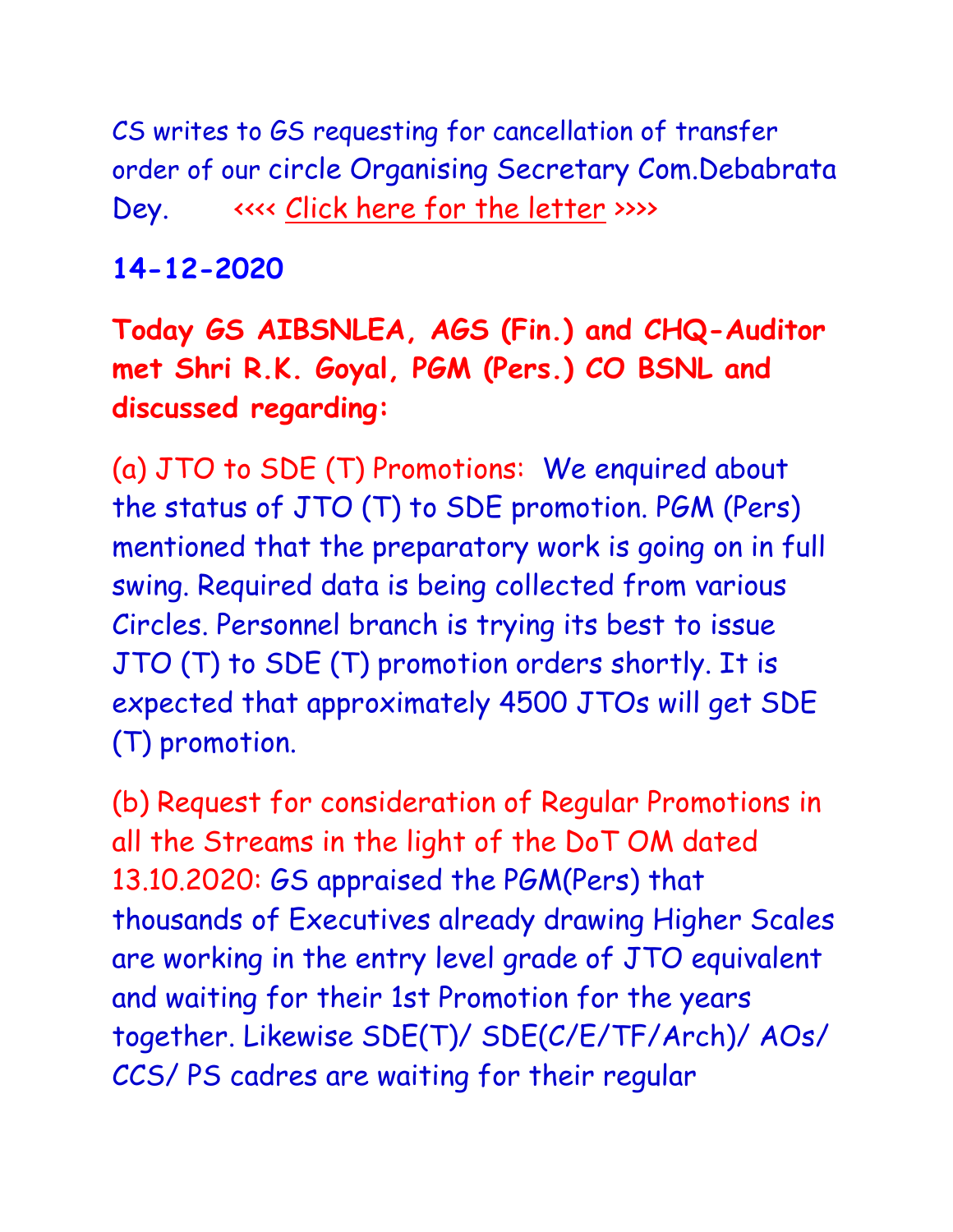promotions since long. The Promotions are held up by the Management in the name of various Court Cases on Reservation & Seniority issues. AIBSNLEA has continuously pursuing and requesting the BSNL Management for the issuance of Regular Promotion Orders in all Cadres of all the Streams. We strongly

oppose any look-after arrangement in higher grade but we demand immediate promotions on 'Regular Basis'.

We also brought to the notice of PGM (Pers) that recently, SCT Cell of DoT has issued an Office Memorandum dated 13th October, 2020 (regarding Clarifications on the issues relating to Reservation in Promotion for SCs/STs) after gathering the valuable Legal Opinion/Advice and in consultation with the 'Ministry of Law & Justice'', 'DoP&T' and the 'Attorney General of India' on the specific clarification sought by the Parliamentary Committee on welfare of SCs & STs and requested PGM(Pers) to consider all the long awaited regular promotions in all the Cadres in the light of the recent Clarifications contained in DoT OM dated 13.10.2020. PGM (Pers) after patient hearing mentioned that the BSNL Management is trying to sort out the Promotion issue with a workable solution acceptable to all through discussions.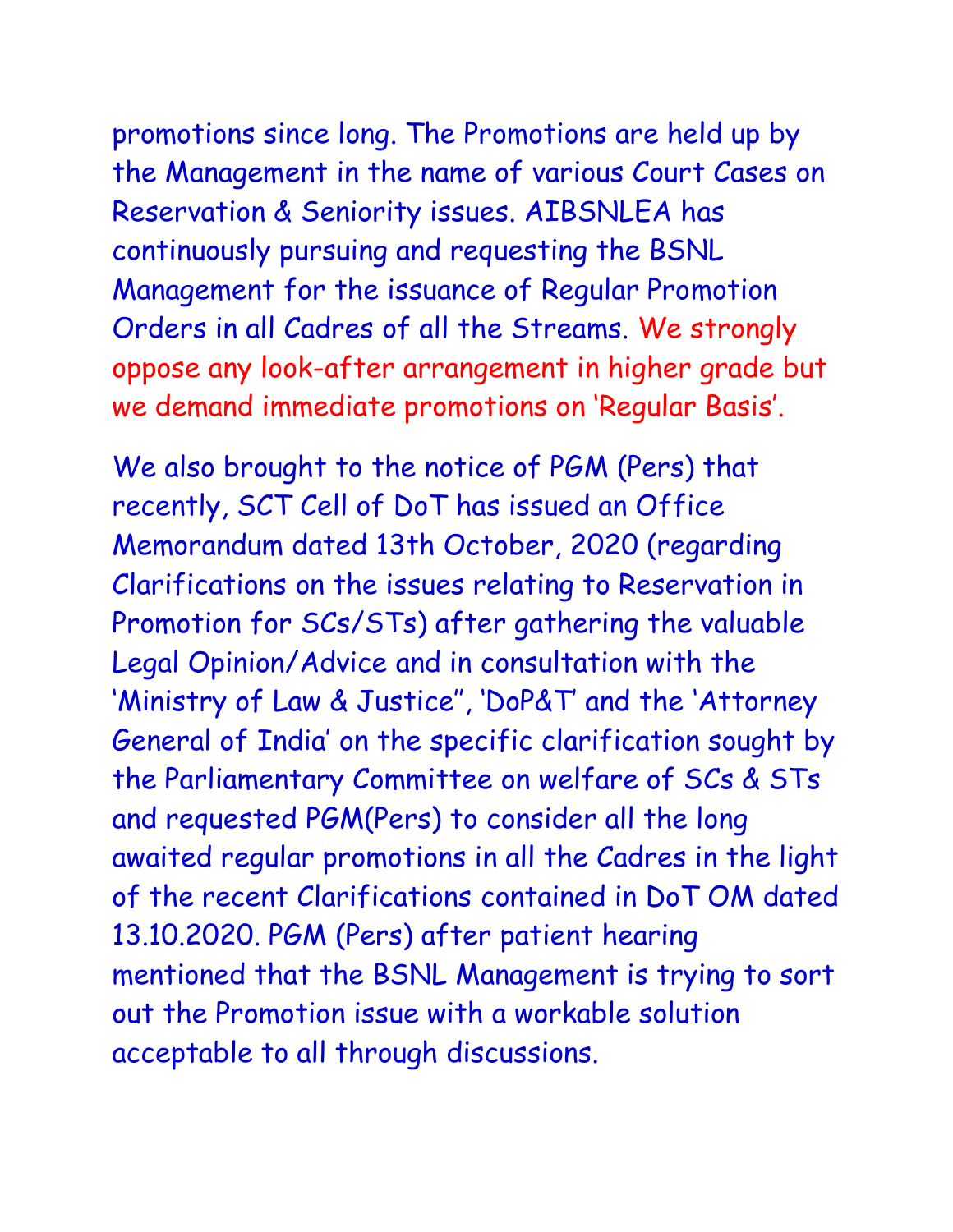(c) Discrepancies in the Provisional Seniority list No.9 of SDE(T) for the Promotion to

DE(T): We appraised the PGM (Pers.) about the discrepancies observed in the Provisional Seniority list No.9 of SDE(T) for the promotion to DE(T) issued by the Pers Branch on 10.08.2020 and we categorically mentioned that the Provisional Seniority List No. 9 is not prepared purely on the basis of the date of joining in accordance with the judgment pronounced by Hon'ble Supreme Court, but it is prepared on the basis of Date of Joining within the vacancy Year.

Any RR amendment is applicable from that date (that is Prospective in nature) but not on retrospectively. In this regard, GS explained that AIBSNLEA CHQ has received more than 400 representations which have already been forwarded to Pers. Branch and requested the PGM(Pers) to finalise the list without any deviation from the Hon'ble Court Orders so as to avoid any further Litigation.

PGM (Pers.) mentioned that it will not be finalized immediately and he is already occupied in several other important tasks and it will be better to have a detailed discussion in this regard in the first week of January' 2021. PGM (Pers) assured that the issue will be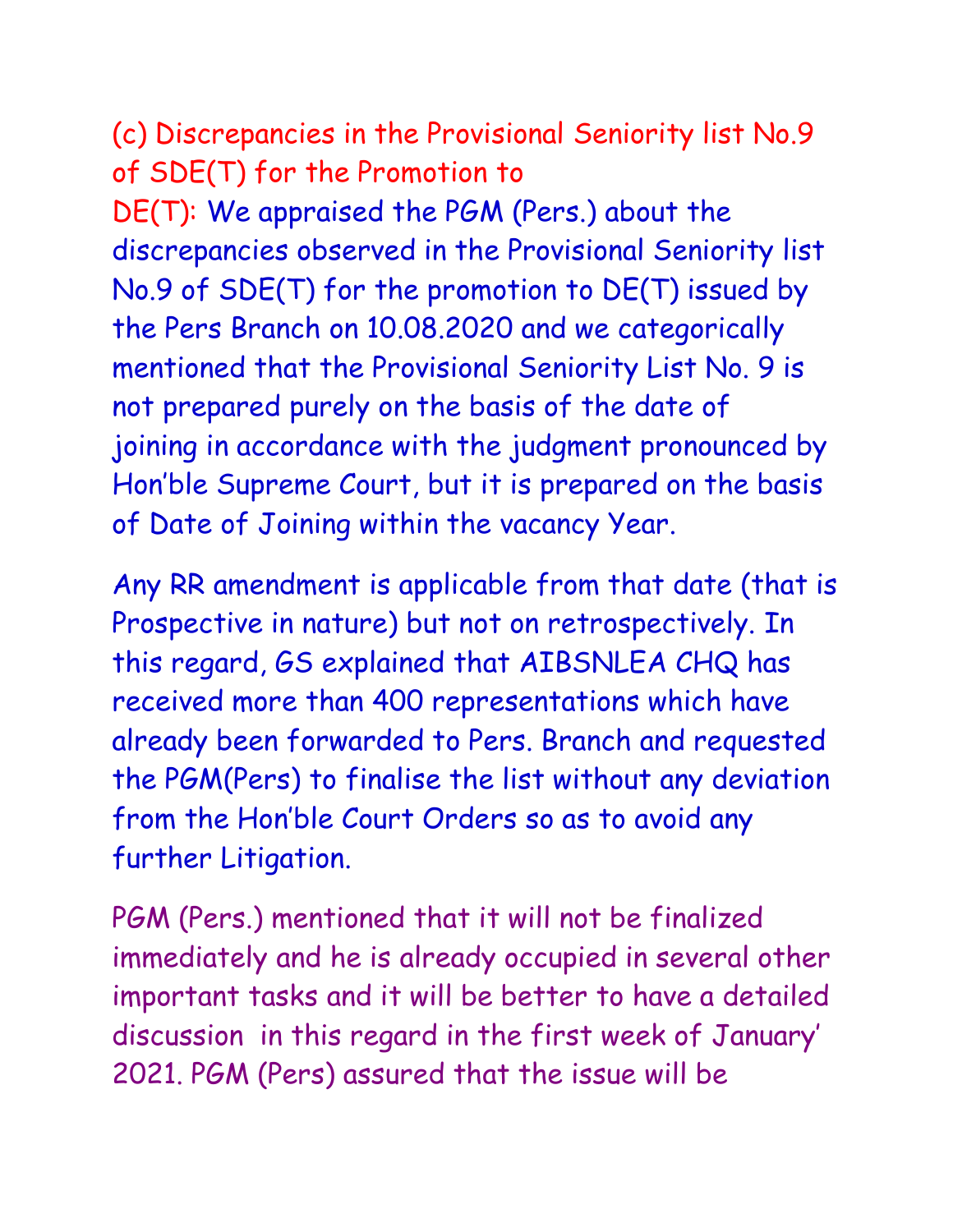discussed and the discrepancies will be removed and the list will be finalized.

(d) Consideration of request transfers in the Cadre of AGM/CAO/SDE/AO:- We requested PGM(Pers.) to consider the pending request transfers in the Cadre of AO/SDE/AGM/CAO. PGM (Pers.) mentioned that all pending genuine request transfers will be considered and it will be issued shortly after getting the due approval from the Competent Authority.

(e) Consideration of Regular Promotion in the Cadre of DGM(T) and DGM(Finance): GS requested for the consideration of DGM (Adhoc) to Regular Promotion in both Telecom & Finance Streams. GS explained that the issue was discussed with CMD BSNL, Director (HR) and Director (Finance) from Jan, 2020 onwards in view of the vacuum created due to VRS-19.

GS further mentioned that as on date only 150 DGM(T) and 12 DGM (Finance) Adhoc are working in BSNL as against the Sanctioned Strength of 1331 and 402 respectively. All Adhoc DGMs have already completed 4 years of Regular service in DE/CAO (STS Grade) as on 1st Jan 2020 and as per BSNL MS RR- 2009, all are eligible for Regular DGM Promotion. Moreover they have completed 3 to 4 years as Ad-hoc DGM also and